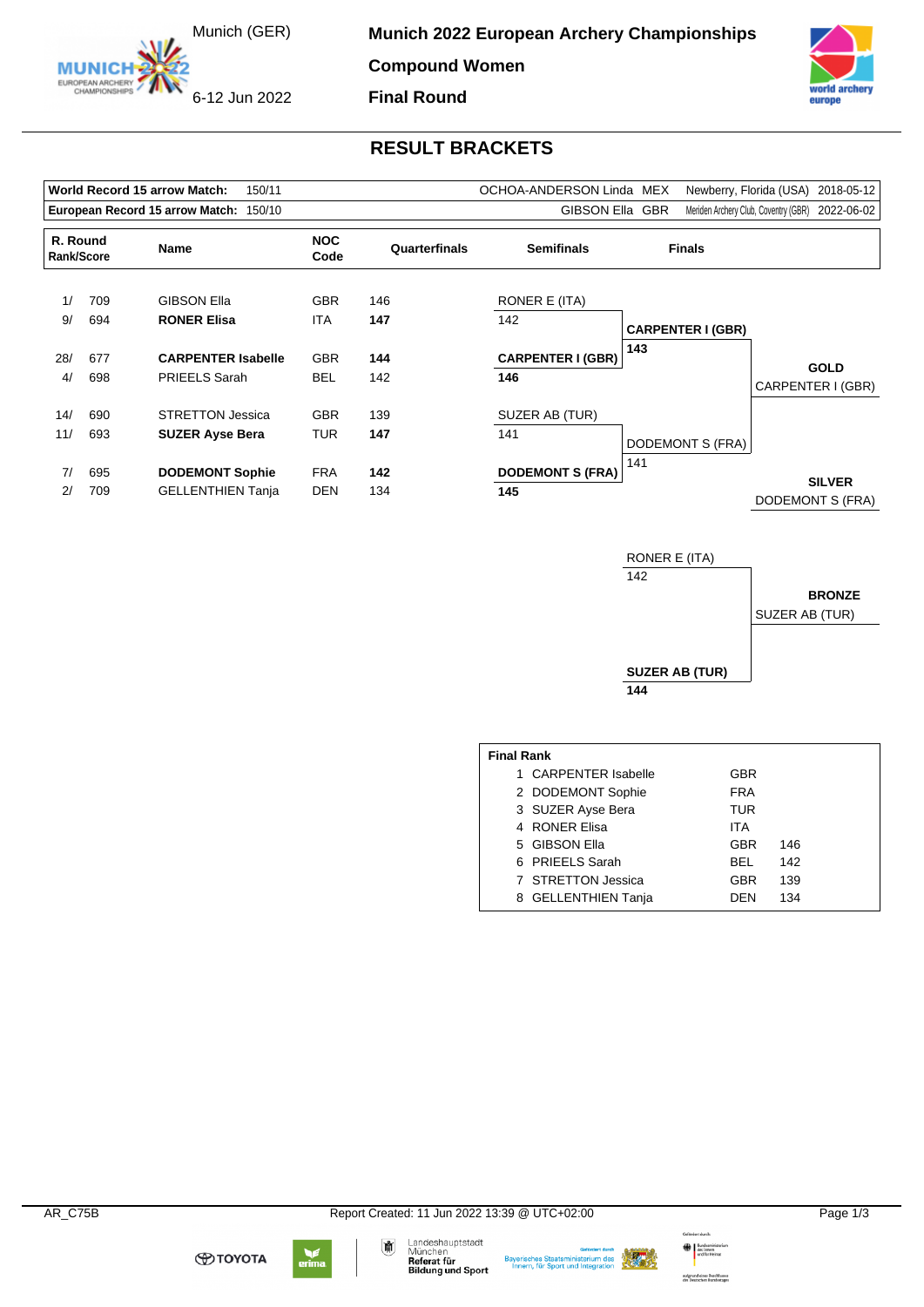

EUROPEAN ARCHERY

**Compound Women Elimination Round**

6-12 Jun 2022



## **RESULT BRACKETS**

| World Record 15 arrow Match:<br>150/11<br>OCHOA-ANDERSON Linda MEX<br>Newberry, Florida (USA)<br>2018-05-12     |            |                                                        |                          |                             |                                 |                          |                                 |
|-----------------------------------------------------------------------------------------------------------------|------------|--------------------------------------------------------|--------------------------|-----------------------------|---------------------------------|--------------------------|---------------------------------|
| European Record 15 arrow Match: 150/10<br>GIBSON Ella GBR<br>Meriden Archery Club, Coventry (GBR)<br>2022-06-02 |            |                                                        |                          |                             |                                 |                          |                                 |
| R. Round<br>Rank/Score                                                                                          |            | Name                                                   | <b>NOC</b><br>Code       | 1/24<br>Elimin. Round       | 1/16<br>Elimin. Round           | 1/8<br>Elimin. Round     | Quarterfinals                   |
| 1/                                                                                                              | 709        | <b>GIBSON Ella</b><br>pre-seeded in 1/16th             | <b>GBR</b>               |                             | <b>GIBSON E (GBR)</b><br>148    | <b>GIBSON E (GBR)</b>    |                                 |
| 33/<br>32/                                                                                                      | 665<br>670 | <b>JANKOWSKA Sandra</b><br>RONACHER Ingrid             | <b>POL</b><br>AUT        | 136 $(T. 9+)$<br>136 (T. 9) | <b>JANKOWSKA S (POL)</b><br>133 | 148                      |                                 |
| 17/                                                                                                             | 687        | <b>BECKERS Jody</b><br>-Bye-                           | <b>NED</b>               |                             | BECKERS J (NED)<br>140          | LOK S (TUR)              | GIBSON E (GBR)<br>146           |
| 16/                                                                                                             | 689        | -Bye-<br><b>LOK Songul</b>                             | <b>TUR</b>               |                             | LOK S (TUR)<br>145              | 145                      |                                 |
| 9/                                                                                                              | 694        | <b>RONER Elisa</b><br>-Bye-                            | ITA                      |                             | <b>RONER E (ITA)</b><br>139     | <b>RONER E (ITA)</b>     |                                 |
| 41/<br>24/                                                                                                      | 653<br>679 | MARKITANTOVA Ksenija POL<br><b>LANDESFEIND Carolin</b> | GER                      | 143<br>142                  | MARKITANTOVA K (POL)<br>133     | 145                      | <b>RONER E (ITA)</b>            |
| 25/<br>40/                                                                                                      | 679<br>653 | <b>SHKLIAR Ksenija</b><br><b>GOEPPEL Franziska</b>     | <b>UKR</b><br><b>GER</b> | 138<br>137                  | <b>SHKLIAR K (UKR)</b><br>142   |                          | 147                             |
|                                                                                                                 |            | pre-seeded in 1/16th                                   |                          |                             | MLINARIC A (CRO)                | SHKLIAR K (UKR)<br>138   |                                 |
| 8/                                                                                                              | 694        | <b>MLINARIC Amanda</b>                                 | <b>CRO</b>               |                             | 141                             |                          |                                 |
| 5/                                                                                                              | 696        | <b>JAATMA Lisell</b><br>pre-seeded in 1/16th           | EST                      |                             | JAATMA L (EST)<br>142           | <b>CARPENTER I (GBR)</b> |                                 |
| 37/                                                                                                             | 658        | KHOMUTOVSKA Olha                                       | <b>UKR</b>               | 143                         | <b>CARPENTER I (GBR)</b>        | 145                      |                                 |
| 28/                                                                                                             | 677        | <b>CARPENTER Isabelle</b>                              | <b>GBR</b>               | 145                         | 143                             |                          | <b>CARPENTER I (GBR)</b><br>144 |
| 21/<br>44/                                                                                                      | 681<br>630 | <b>TETSMANN Maris</b><br>PEREIRA Rita                  | EST<br><b>POR</b>        | 141<br>136                  | TETSMANN M (EST)<br>136         | NISULA S (FIN)           |                                 |
| 12/                                                                                                             | 692        | -Bye-<br><b>NISULA Satu</b>                            | <b>FIN</b>               |                             | <b>NISULA S (FIN)</b><br>138    | 136                      |                                 |
| 13/                                                                                                             | 692        | <b>TONIOLI Marcella</b><br>-Bye-                       | <b>ITA</b>               |                             | <b>TONIOLI M (ITA)</b><br>144   | <b>TONIOLI M (ITA)</b>   |                                 |
| 45/<br>20/                                                                                                      | 619<br>682 | KOCUTOVA Petra<br><b>GRANDJEAN Lola</b>                | <b>SVK</b><br><b>FRA</b> | 137<br>140                  | <b>GRANDJEAN L (FRA)</b><br>139 | 142                      | PRIEELS S (BEL)                 |
| 29/<br>36/                                                                                                      | 674<br>659 | STÜTZ Natacha<br>DAMSBO Erika                          | <b>DEN</b><br><b>DEN</b> | 139<br>137                  | STÜTZ N (DEN)<br>136            | PRIEELS S (BEL)          | 142                             |
| 4/                                                                                                              | 698        | pre-seeded in 1/16th<br><b>PRIEELS Sarah</b>           | <b>BEL</b>               |                             | <b>PRIEELS S (BEL)</b><br>145   | 144                      |                                 |

AR\_C75A Report Created: 11 Jun 2022 13:39 @ UTC+02:00

**ФТОУОТА** 



鄘





 $\bigoplus$   $\bigcup_{\text{dist}}$